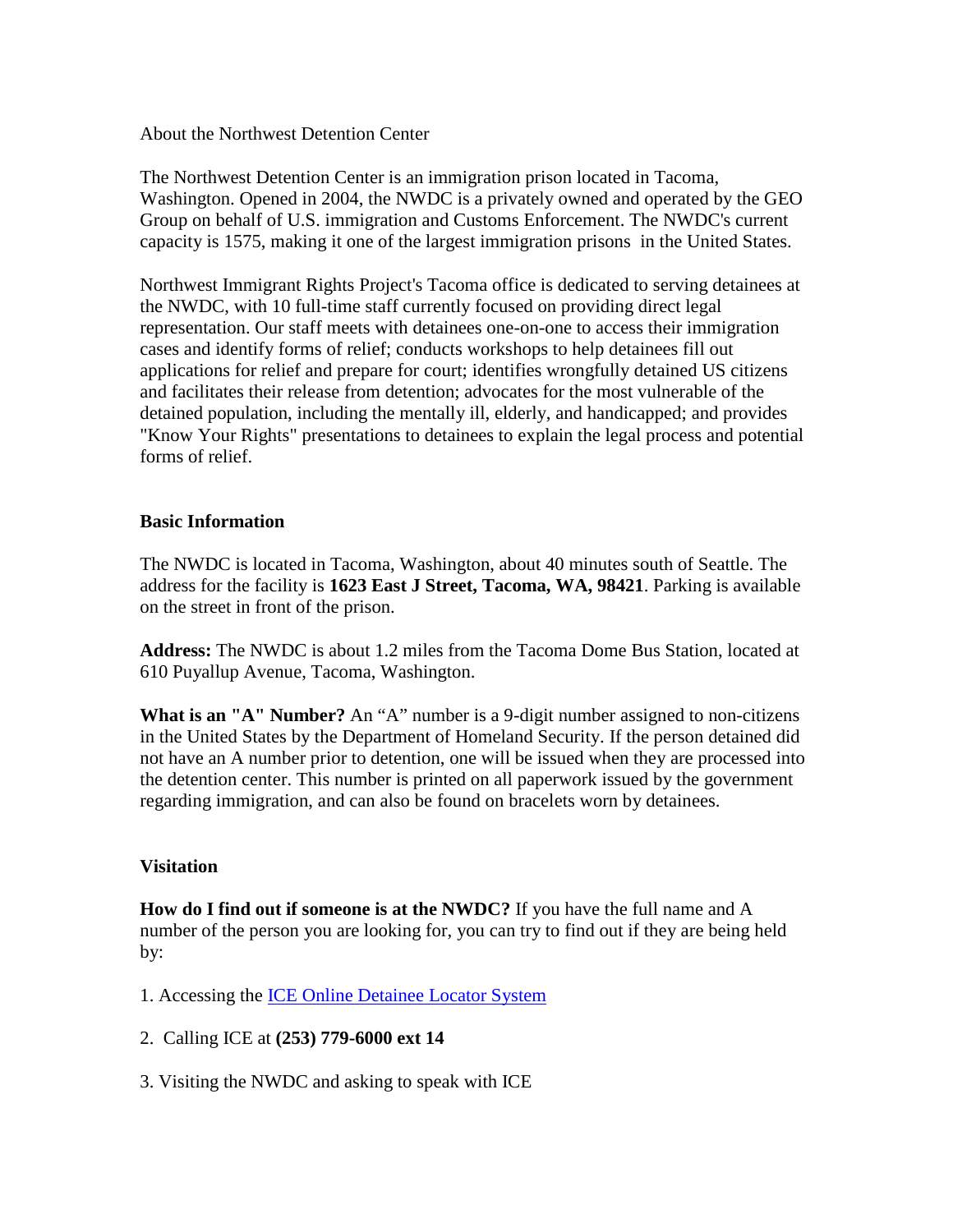### **Who is allowed to visit?**

1. Immediate Family: mothers, fathers, stepparents, foster parents, brothers, sisters, children, spouses, including common-law spouses, grandparents, uncles, aunts, in-laws, godparents or any other person who has custodial responsibility for the detainee.

2. Other Relatives, Friends, Associates: cousins, non-relatives and friends, unless posing a threat to the security, good order of the institution and available space.

3. Members of the clergy with proper identification.

4. Minors: at the Associate Warden's discretion, a minor without positive identification may be admitted with a parent, guardian, or adult visitor. Minors are to remain under the direct supervision of an adult visitor, so as not to disturb other visitors. Disruptive conduct by minors, accompanying adults or detainees may cause termination of the visit.

Do not visit if you are undocumented or have doubts about your current immigration status. If you lie about your status, this could have future consequences.

**What do visitors have to bring?** All adults must have photo identification. A driver's license or other state I.D. is best.

**How many visitors can a detainee have?** A maximum of two adults and two children may visit a detainee at any one time. This regulation is to be interpreted flexibly and subject to exceptions.

**Visiting hours:** Visitation hours are from 8:00am **to** 11:00am **and** 1:00pm **to** 3:30pm **Thursday through Monday**, including holidays. The prison is closed to visitors on Tuesdays and Wednesdays.

### **Phone Calls and Mail Rules and Regulations**

**Can detainees make phone calls?** Detainees can make calls from the NWDC using a personal PIN number issued to them if they have money in their accounts. The rate for calls is 10 cents for local calls and 15 cents for long-distance calls. Detainees can also make collect calls. If you are having trouble receiving collect calls from the detainee, you should call 1-866-348-6231. Certain calls, such as those to free legal services and consulates, are free. There are instructions for how to make free calls above the phones in each unit. Family and friends can deposit money in a detainee's phone account by going to www.talton.net and locating the detainee by name. You can deposit money for a detainee to make phone calls generally, or to call your number specifically. There is a 7% transaction fee. NOTE: ICE and the NWDC reserve the right to record any phone calls made from or to the facility, except for attorney calls where the attorney has specifically requested the number be exempted from monitoring.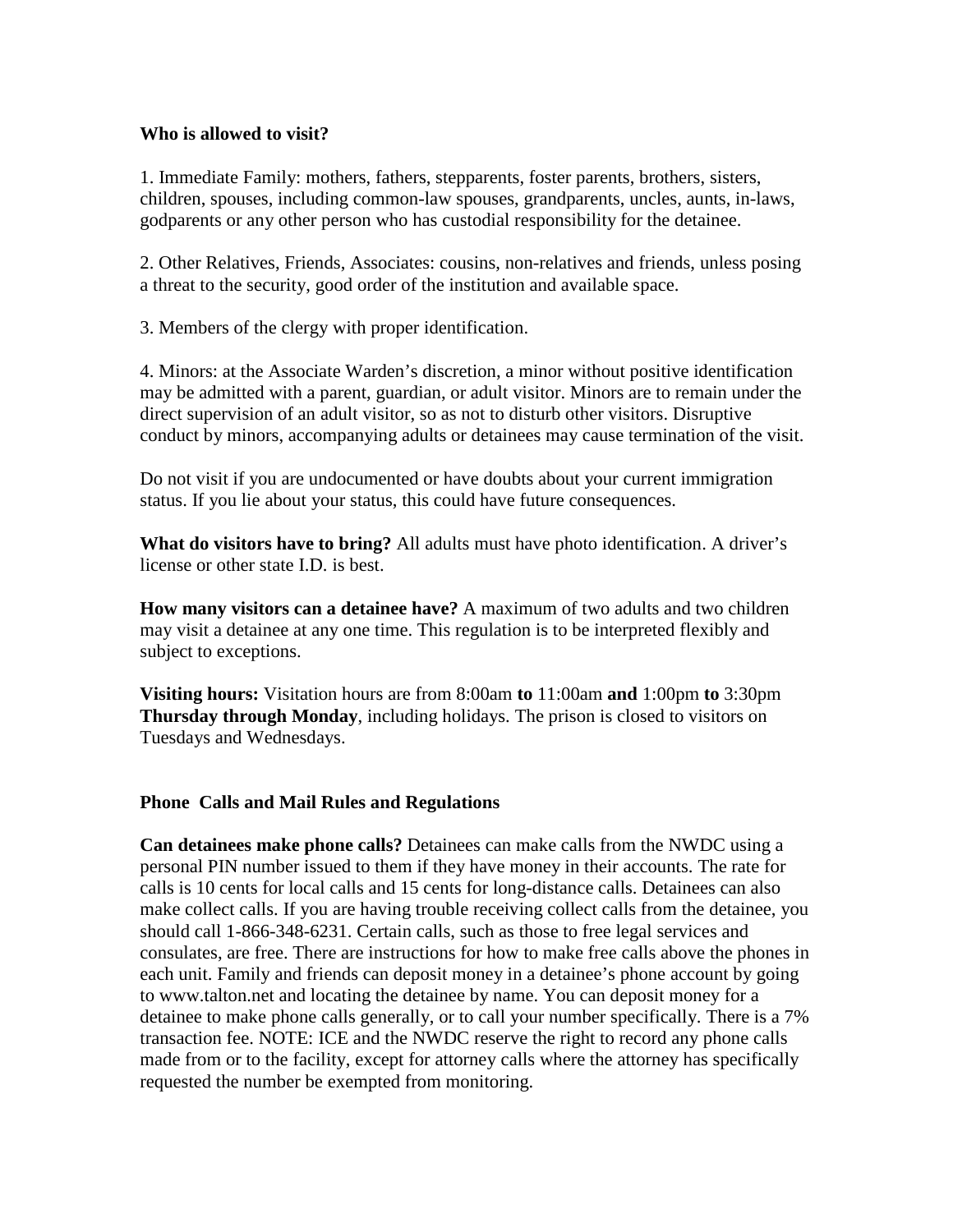**Can I call a detainee?** You can not call a detainee directly.

**Can I leave a phone message for a detainee?** In case of family or other emergencies, or to leave messages for a detainee, you can call 253-396-1611. Messages must be short and usually serve only to prompt the detainee to call you back. Messages are delivered daily, between 3:30 p.m. and 4:00 p.m. You can also leave voicemail messages of up to three minutes in length for detainees by calling (888) 516-0115 for a \$2.95 fee.

**Can detainees send mail?** Detainees can send mail at any time at their own expense. Detainees who are indigent can send up to three pieces of regular-size mail at the facility's expense per week. Detainees can send up to three pieces of regular-size mail at the facility's expense per week.

**Can I send mail to a detainee?** Detainees can receive mail, as long as it does not include any prohibited items that are considered contraband, such as paperclips or rubber bands. Also keep in mind that detainees cannot usually receive original identity documents, and it is preferable to send copies of such documents if they are for the detainee's legal case.

### **Use the following address:**

[Detainee Name]

[Alien "A" Number]

1623 East J Street, Suite 5

Tacoma, Washington 98421-1615

### **Money and Property Rules and Regulations**

**How do I put money in a detainee's account?** To put money in a detainee's account, you can drop off cash or a U.S. Postal Money Order with the reception officer between 7:30 a.m. and 3:00 p.m. You can also send U.S. Postal Money Orders. Sending cash is strongly discouraged. Money orders other than those issued by the U.S. Post Office will not be placed in the detainee's account. You can also [make deposits online,](http://www.inmatedeposits.com/) by telephone at 1-866-345-1884, or by using one of the machines in the lobby of the NWDC. You can [deposit money for telephone use,](http://talton.net/) by telephone at 1-866-516-0115, or by using one of the machines in the lobby of the NWDC. Both you and the detainee should receive a receipt for any funds accepted.

**How do I give money or property to someone who is getting deported?** Detainees will receive in cash any money left in their account. You can put money in the detainee's account using the instructions above. The money should be available within 30 minutes.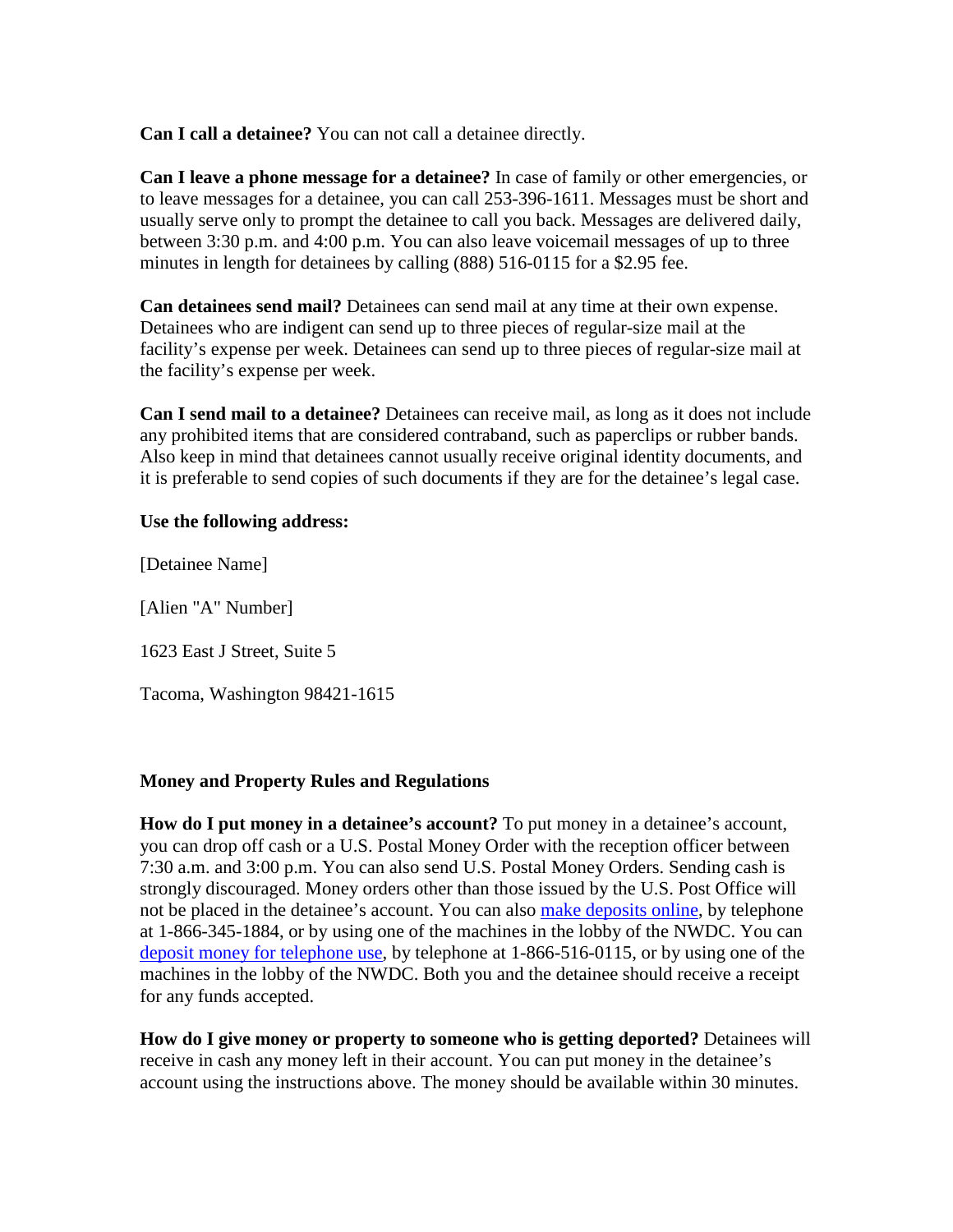Detainees must follow these procedures to receive property to take with them when they are deported:

Step 1: The detainee fills out a KITE available in their unit to receive the property. The request must list what property the detainee is receiving and who will be bringing the property.

Step 2: The form will be sent for approval by ICE.

Step 3: Once the request is approved, the detainee will be notified and a letter will be sent to front desk specifying who is bringing the property and what the property it is. The detainee will also be told when their friend/family should bring the property.

Step 4: The person dropping off the property comes to the front desk of the detention center from 4:30 - 6:00 PM.

**What kind of property can a detainee typically receive for deportation?** One suitcase, no more than 40 pounds, filled with clothes.

**Can detainees get their IDs back after they are released from the detention center?** If the detainee is being deported, ICE will not return state or US-issued IDs. ICE will return foreign national IDs. If the detainee is released on bond, state ID documents will be returned.

# **Bonds and Bond Hearings**

**What is a bond?** A bond is money paid to the government in return for the detainee's release. It is a guarantee that the detainee will go to all court hearings and comply with the judge's final order.

**Who sets a bond?** ICE can set a bond. Detainees usually receive a piece of paper with the heading: "Notice of Custody Determination" on it that has the amount of bond that ICE set.

The Immigration Judge can also set a bond. If ICE did not set a bond amount, the detainee can ask the Judge to set one by asking for a Bond Hearing. The detainee can also ask the Immigration Judge to lower the bond that ICE set by requesting a bond hearing. However, the Immigration Judge does not have the power to lower everyone's bond amount. Also, the Immigration Judge has the power to raise the amount or take the existing bond away.

**Can the Immigration Judge set a bond for everyone?** No. The Immigration Judge cannot set a bond for certain people. For example, people who are being charged as an "arriving alien" (someone who is picked up at a port of entry, like a land border or the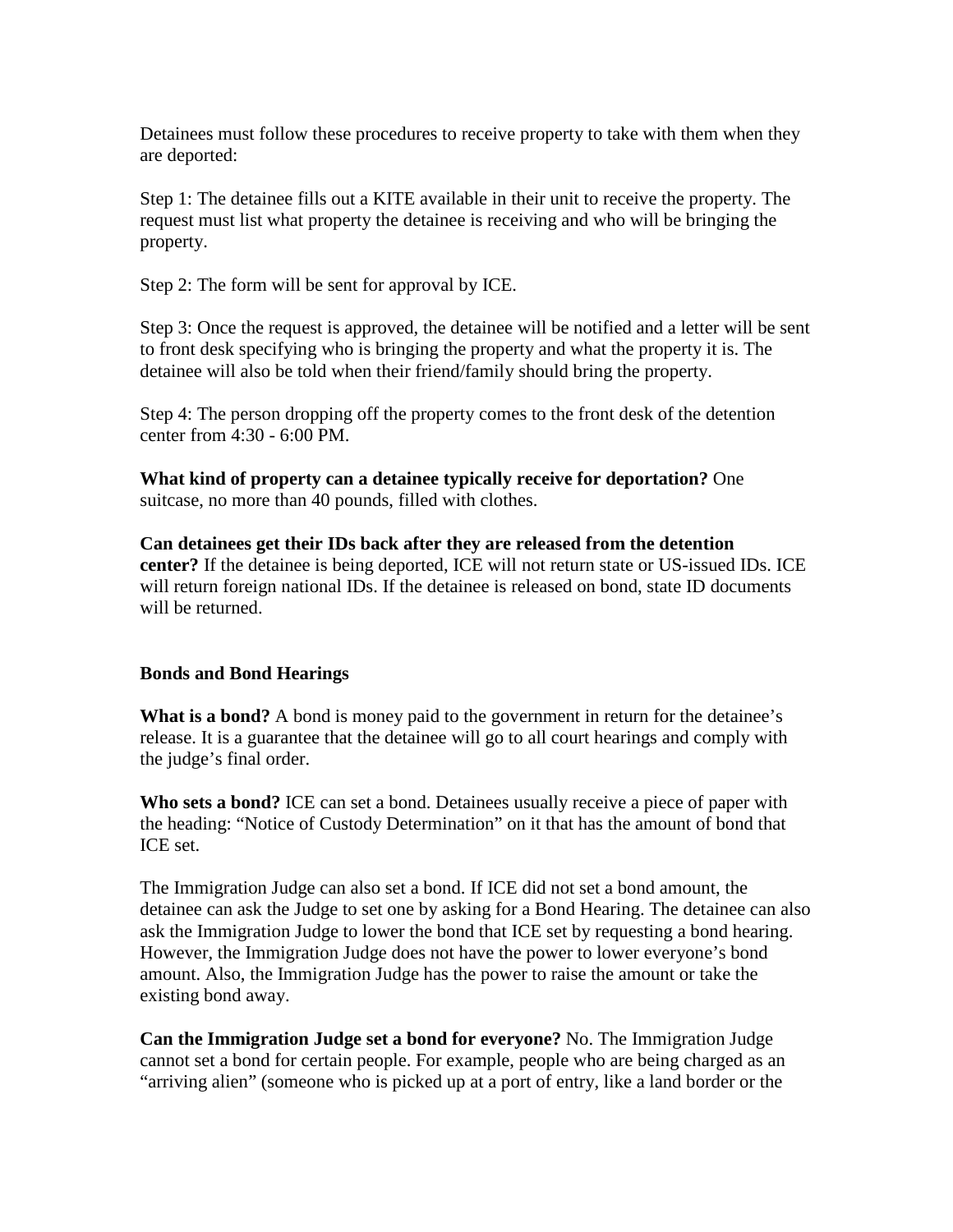airport), or people who were convicted of certain types of crimes, cannot get a bond from the Judge.

**How does the detainee request a bond hearing?** The detainee can either ask the Immigration Judge for one in person at the first master calendar hearing, or the detainee can fill out a Motion Requesting Hearing for Bond Determination and mail to the court: Tacoma Immigration Court, 1623 East J Street, Suite 3, Tacoma, WA 98421. NWIRP can assist pro se detainees with this process.

**What is the best way for a detainee to prepare for a bond hearing?** The Immigration Judge is looking for two things: 1) Whether the detainee is a danger to the community; and 2) Whether the detainee is a "flight risk" – meaning, whether the detainee is likely to go to all future court hearings. Detainees are encouraged to invite family members and friends to bond hearings and provide supporting documents to the Immigration Judge, such as letters from friends, family and employers.

The entire bond must be paid for the detainee to be released.

# **Immigration Court**

**How do I check a detainee's immigration case status?** The easiest way to check the status of a case in immigration court is to call their automated number: 1-800-898-7180. You will need the detainee's full 9-digit A number. If the A number only has 8 digits, enter a "0" at the beginning of the number.

This line will provide basic information about the case:

- 1) The date, time and location of the next hearing;
- 2) Any decisions issued by the Immigration Court;
- 3) The status or availability of appeals; and
- 4) Other relevant deadlines.

If the individual's "A" number is not found in the system, do not worry. Sometimes there is a delay in entering cases into the system. Call back at a later date and try again.

If the problem persists, it may be that the individual's case is not scheduled to go before a judge, such as when the individual has been previously removed from the country, or when he or she has signed a stipulated order of removal. If you need more information, you can call the Tacoma Immigration Court directly at 253-779-6020. Press zero ("0") to skip forward and speak with court staff.